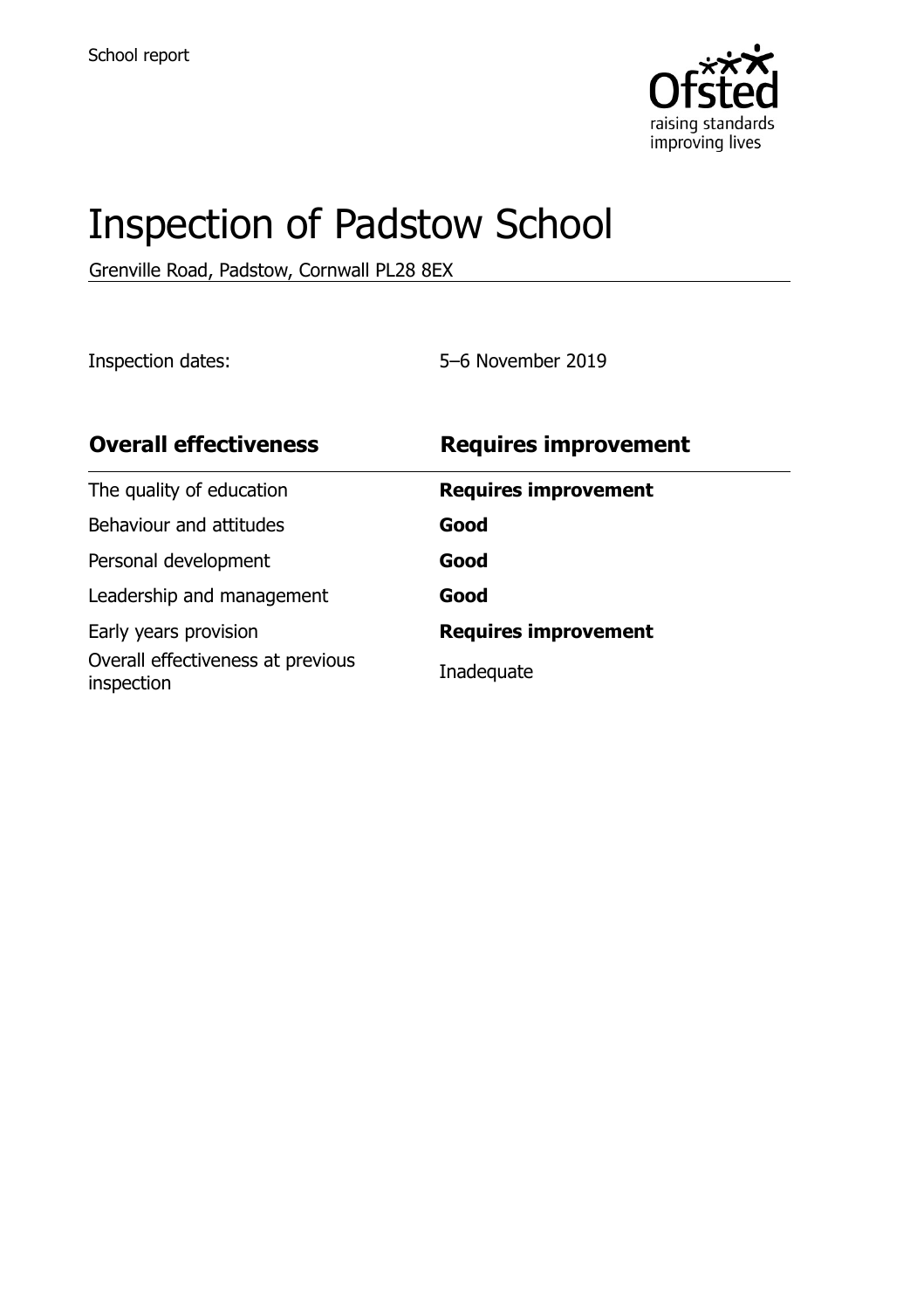

### **What is it like to attend this school?**

Pupils enjoy their time at Padstow School. They value their teachers. Caring relationships exist between staff and pupils and among pupils.

The school is recovering well from the decline in the quality of education that led it to require special measures. Leaders have secured year-on-year improvements in the school's work. Pupils and parents and carers say that the head of school has made a big difference. Leaders and teaching staff strive for pupils to do well. Pupils are catching up quickly. Teachers know the pupils well and are working hard to fill the gaps in their knowledge, skills and understanding. However, weaker teaching in the past means that some pupils are still behind where they need to be.

Pupils behave well. They concentrate hard in lessons. Pupils enjoy the wide range of clubs and activities after school. For example, baking, model hobby craft, choir and football clubs broaden pupils' experiences, interests and talents.

Pupils feel happy and safe here. They play and learn well together. They say that bullying rarely happens. On the odd occasion when it does happen, staff deal with it straight away. Parents agree.

#### **What does the school do well and what does it need to do better?**

The head of school has established a safe and purposeful workplace and the school is now functioning better. She has rallied the school community. Together with trust leaders, senior leaders have tackled the root causes of weaknesses well. There have been many staff changes, which has been a frustration for parents. However, staffing is now stable. Parents appreciate this. Pupils and parents are proud of their school again and value the work that takes place here.

School leaders work closely with the local pre-school and families before children start school. As a result, children are ready to learn when they join the Reception class. Staff maintain strong links with families throughout the Reception Year. Parents value this. Children play and work alongside each other well. Teaching staff have paid a lot of attention to children's early writing and number skills. Children achieve well in these areas. However, teachers do not stick to the school's phonics plans closely enough. As a result, children's knowledge of phonics is underdeveloped.

Pupils are achieving more than they have in previous years. By the end of Year 6, more pupils left Padstow School ready for secondary school than in other schools nationally. However, inconsistencies in teaching remain. Stronger teaching is helping to eradicate weaknesses. For example, pupils are achieving well in mathematics. However, weaker readers in key stage 1 still struggle. Teaching staff do not match the books that pupils read well enough to their abilities.

Teaching staff support pupils with special educational needs and/or disabilities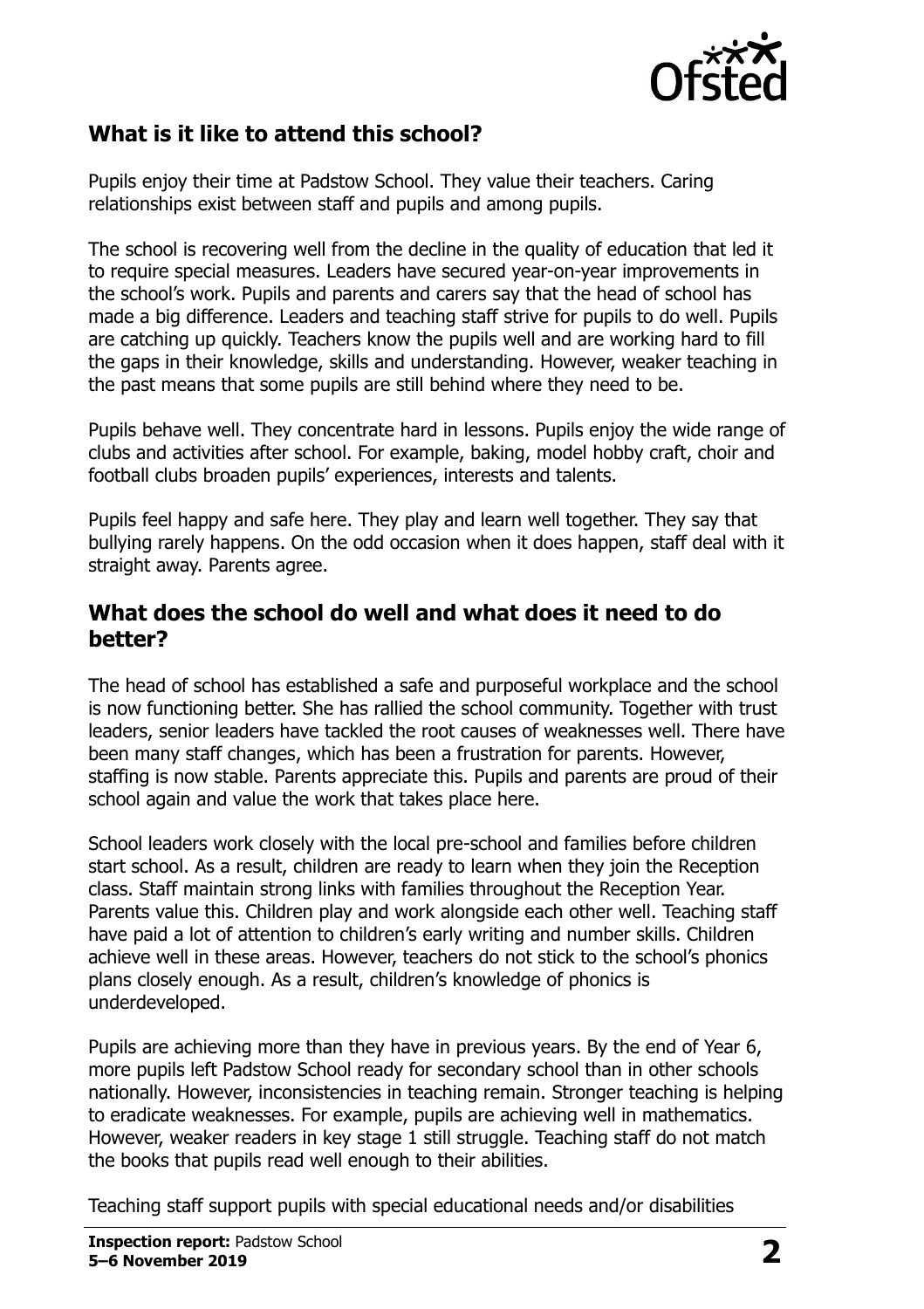

(SEND) well. Leaders work closely with other education and health professionals and follow their advice. Provision for pupils with SEND has become a strength of the school's work.

Subject leaders support class teachers so that they know precisely what needs to be taught in each subject. For example, in mathematics, a carefully thought-out scheme of work is helping pupils to solve problems. However, teachers with weaker subject knowledge have yet to pinpoint exactly where pupils' misunderstandings lie. Some teaching assistants have not yet received the training they need to help pupils enough. There is more to be done to help pupils to catch up.

Since September, leaders have implemented a new curriculum. Teachers now have clear guidance on what to teach and when. However, in some subjects, teaching is not structured well. Pupils sometimes struggle to remember what they have learned. For example, in science, some teachers lack appropriate subject knowledge. They cover the content, but teaching does not help pupils to think scientifically. Where teachers have better subject knowledge, they are having to tackle gaps in pupils' knowledge and understanding.

Leaders make sure that they prepare pupils well to be good citizens. Pupils learn how to accept others from a variety of backgrounds and how to value differences. Pupils are encouraged to understand and exercise their rights. Leaders listen to pupils' views.

Pupils say that teachers make learning fun. Those who were once uninterested in learning are now enthusiastic. Pupils take pride in their work and are eager to learn more.

#### **Safeguarding**

The arrangements for safeguarding are effective.

Leaders make sure that everyone in the school is clear about their role in keeping pupils safe. Consequently, staff can identify when a pupil's welfare may be in danger. Leaders have put effective systems in place for when staff are concerned. Leaders act quickly to work with a range of partners, such as children's services, to protect pupils.

Pupils are taught how to avoid the possible dangers they might face outside school. They learn how to keep themselves safe, including when online.

## **What does the school need to do to improve?**

## **(Information for the school and appropriate authority)**

■ Senior leaders provide staff with good support. Teachers value the support and respond well to guidance. Leaders need to make sure that this support continues, so that all teaching staff are well placed to meet the school's ambitions for pupils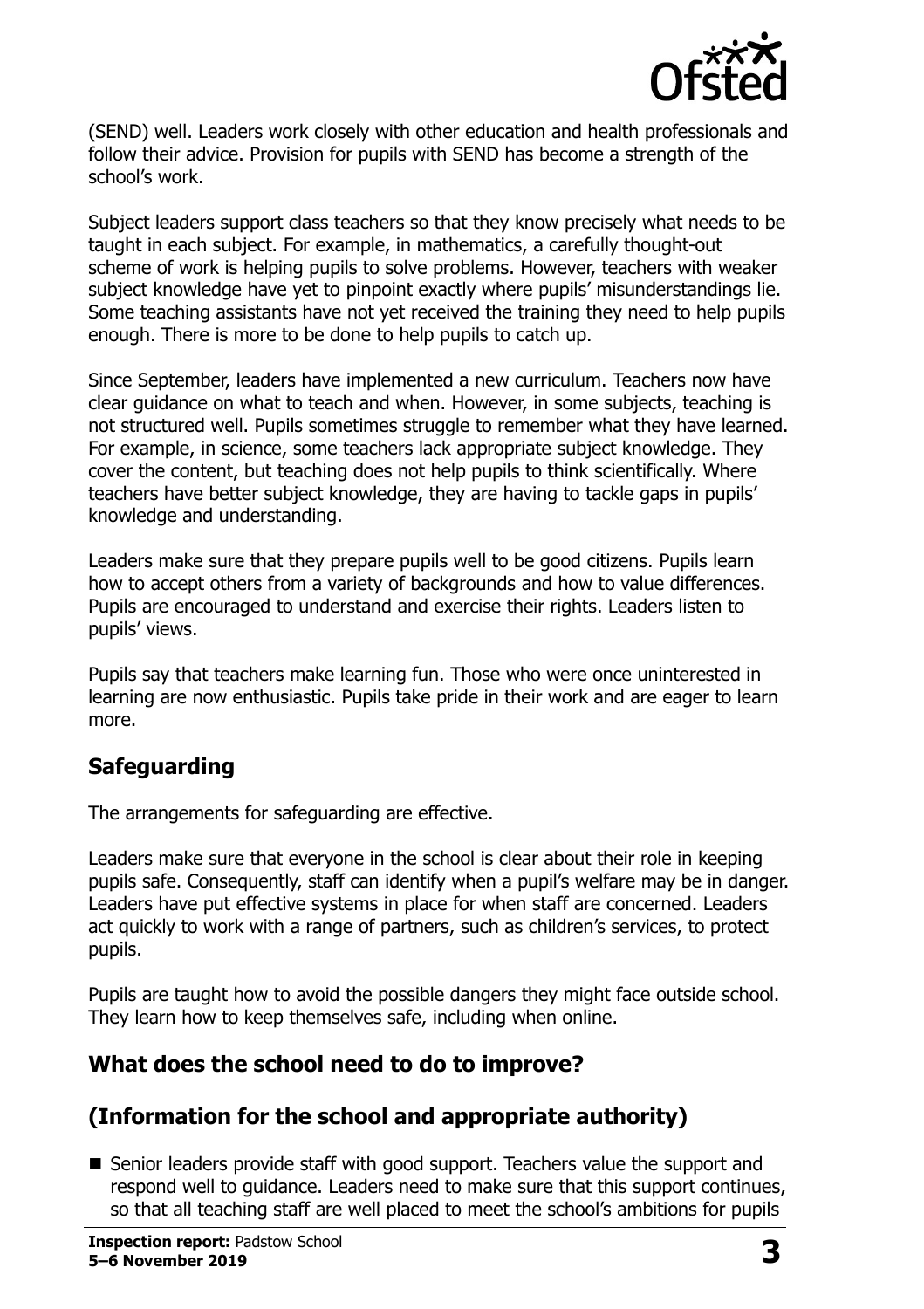

across all subjects.

- The teaching of phonics in early years is weak. Leaders must make sure that teaching in early years follows school policies and approaches, so that children get off to a flying start with their reading.
- $\blacksquare$  More pupils are reaching the standards expected for their age at both key stages 1 and 2. However, some pupils who struggle with their reading do not receive the right support to help them to catch up. The staff who work with these pupils have missed out on key training. Books are not suitably matched to the words they know. Pupils try hard. They don't give up, but many lack the ability to make sense of what they are reading. Leaders must make sure that staff match books more closely to pupils' abilities, so that pupils catch up.
- Subject leaders are ambitious for pupils. The school is in the early stages of implementing a new curriculum for subjects beyond English and mathematics. However, teachers are unclear about what pupils have learned in the past across most subjects. Consequently, teachers are having to backtrack and fill gaps in pupils' knowledge. Teachers need to gain a clearer understanding about what children do and do not remember, so that they can plan and implement a curriculum that progressively develops pupils' knowledge and skills over time.
- The curriculum for mathematics has been carefully planned out in a clear order. However, leaders need to make sure that all teaching staff have the subject knowledge to implement these plans well.

#### **How can I feed back my views?**

You can use [Ofsted Parent View](http://parentview.ofsted.gov.uk/) to give Ofsted your opinion on your child's school, or to find out what other parents and carers think. We use Ofsted Parent View information when deciding which schools to inspect, when to inspect them and as part of their inspection.

The Department for Education has further quidance on how to complain about a school.

If you're not happy with the inspection or the report, you can [complain to Ofsted.](http://www.gov.uk/complain-ofsted-report)

## **Further information**

You can search for [published performance information](http://www.compare-school-performance.service.gov.uk/) about the school.

In the report, '[disadvantaged pupils](http://www.gov.uk/guidance/pupil-premium-information-for-schools-and-alternative-provision-settings)' refers to those pupils who attract government pupil premium funding: pupils claiming free school meals at any point in the last six years and pupils in care or who left care through adoption or another formal route.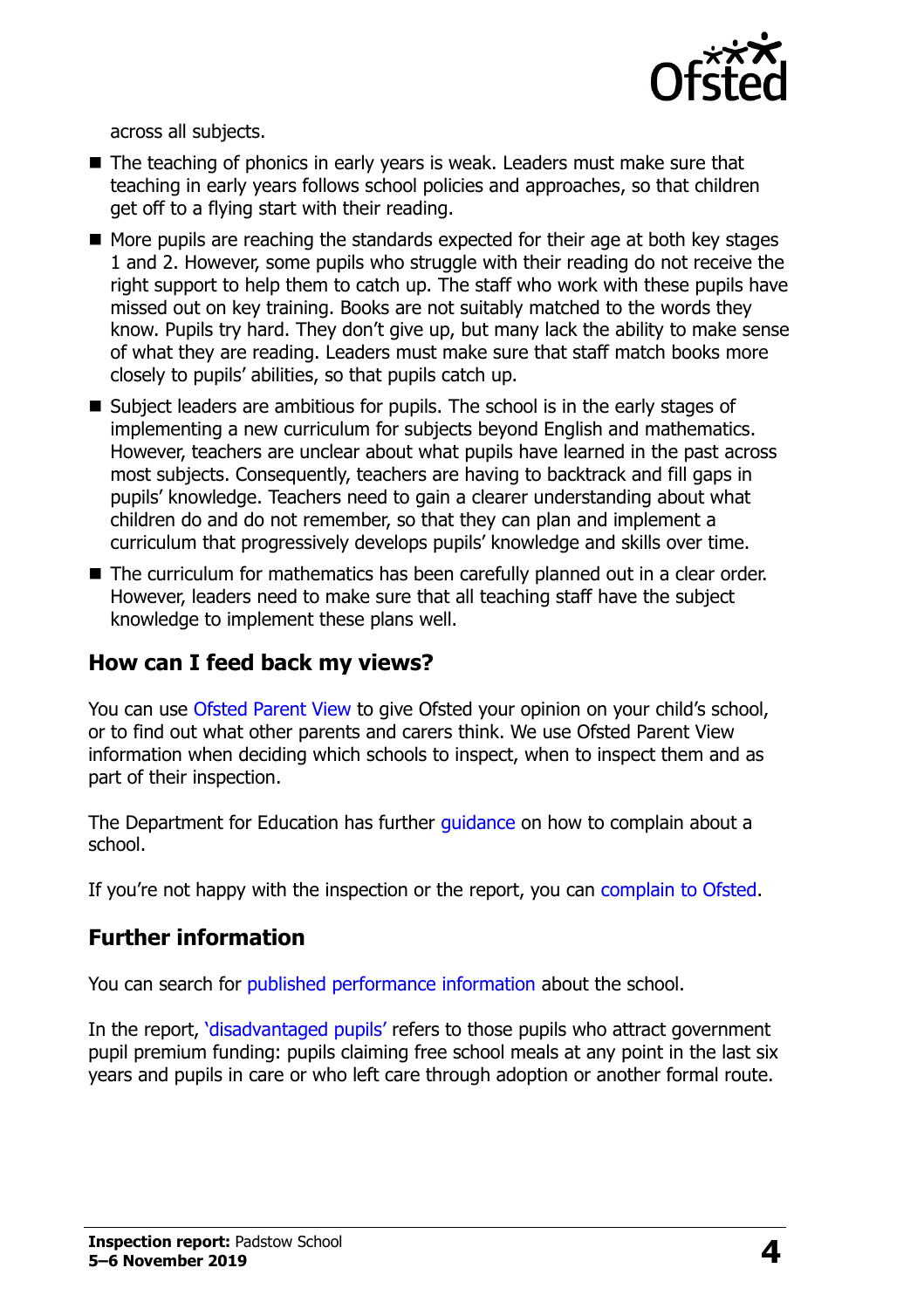

### **School details**

| Unique reference number             | 137183                |
|-------------------------------------|-----------------------|
| <b>Local authority</b>              | Cornwall              |
| <b>Inspection number</b>            | 10055432              |
| <b>Type of school</b>               | Primary               |
| <b>School category</b>              | Academy converter     |
| Age range of pupils                 | 4 to 11               |
| <b>Gender of pupils</b>             | Mixed                 |
| Number of pupils on the school roll | 152                   |
| <b>Appropriate authority</b>        | Board of trustees     |
| <b>Chair of trust</b>               | Jacqueline Swain      |
| <b>Headteacher</b>                  | Kate Whitford         |
| Website                             | www.padstowschool.org |
| Date of previous inspection         | 26-27 September 2017  |

## **Information about this school**

- The school has undergone significant changes in staffing since the previous inspection.
- **Pupil numbers have declined. Class sizes have reduced. In September 2019, the** school changed to mixed-aged year groups. There are now six classes: Reception, Year 1, Years 2 and 3, Years 3 and 4, Year 5 and Year 6.

## **Information about this inspection**

We carried out this inspection under section 8 of the Education Act 2005. We deemed the inspection a section 5 inspection under the same Act.

In accordance with section 13(4) of the Education Act 2005, Her Majesty's Chief Inspector is of the opinion that the school no longer requires special measures.

 $\blacksquare$  The lead inspector held meetings with the head of school. She met with the chief executive officer (CEO) of the Aspire Trust and the acting deputy CEO, who leads the academy improvement group. The lead inspector also met with the chair of the board of trustees and hub councillor.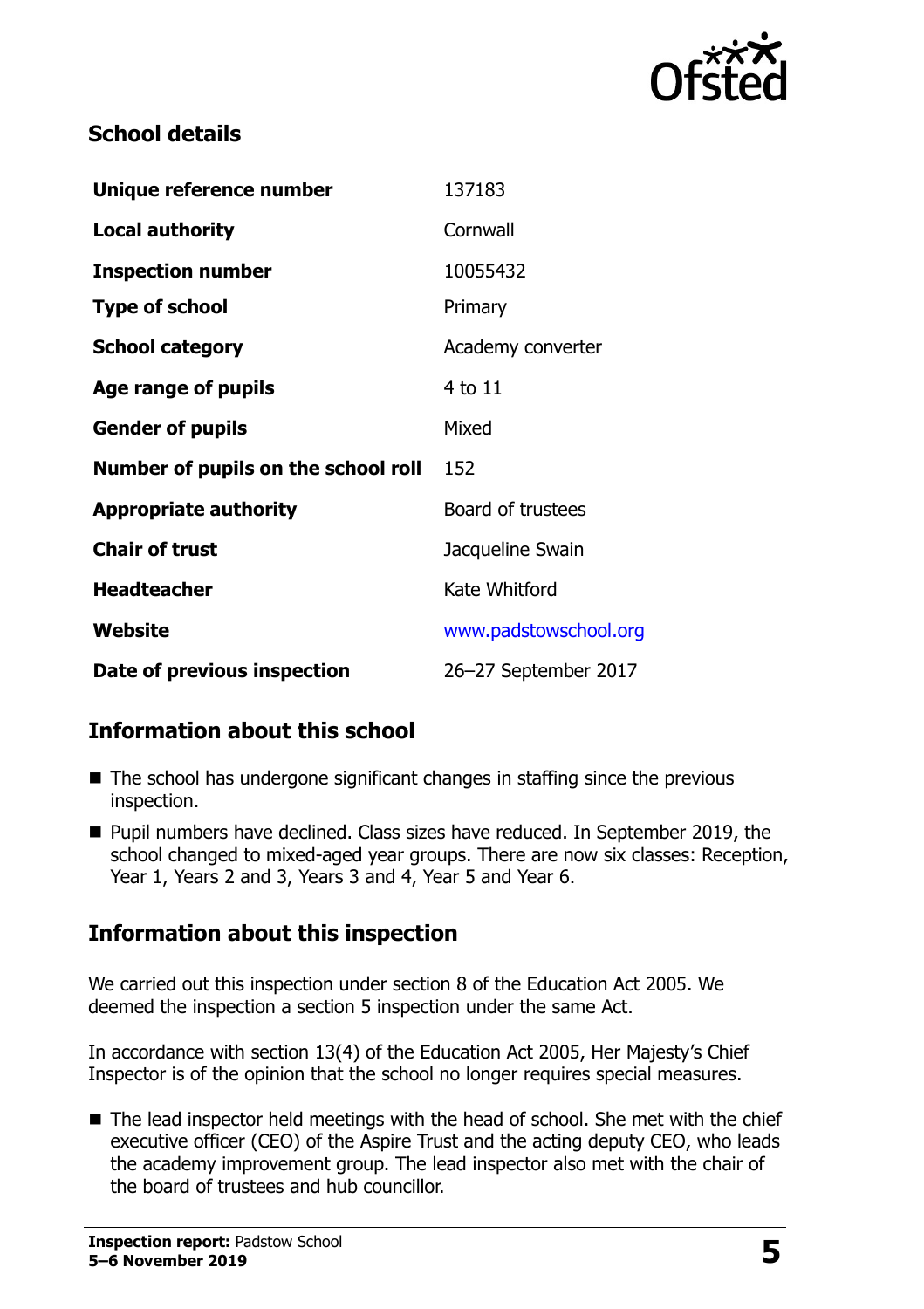

- **Inspectors held meetings with the leader of special educational needs and the** multi-academy trust's early years leader.
- Inspectors met with groups of pupils, curriculum leaders and teachers to talk about the quality of education.
- Inspectors made visits to classrooms. The head of school joined inspectors on some of these visits.
- Inspectors looked at pupils' work, with senior leaders, in a range of different subjects to see how well the curriculum is applied. Documents related to safeguarding were reviewed. Inspectors checked that safeguarding policies and procedures are implemented effectively.
- **Inspectors spoke to parents before school on both days. The lead inspector** considered the 26 responses to Parent View, as well as parents' free-text responses.
- Inspectors did deep dives in these subjects: early reading, mathematics, science and physical education. This entailed discussions with subject leaders, visits to lessons, looking at examples of pupils' work, discussions with teachers, discussions with pupils, and listening to children read.

#### **Inspection team**

Tracy Hannon, lead inspector **Her Majesty's Inspector** 

Rachel Miller **National Strute Inspector Ofsted Inspector**